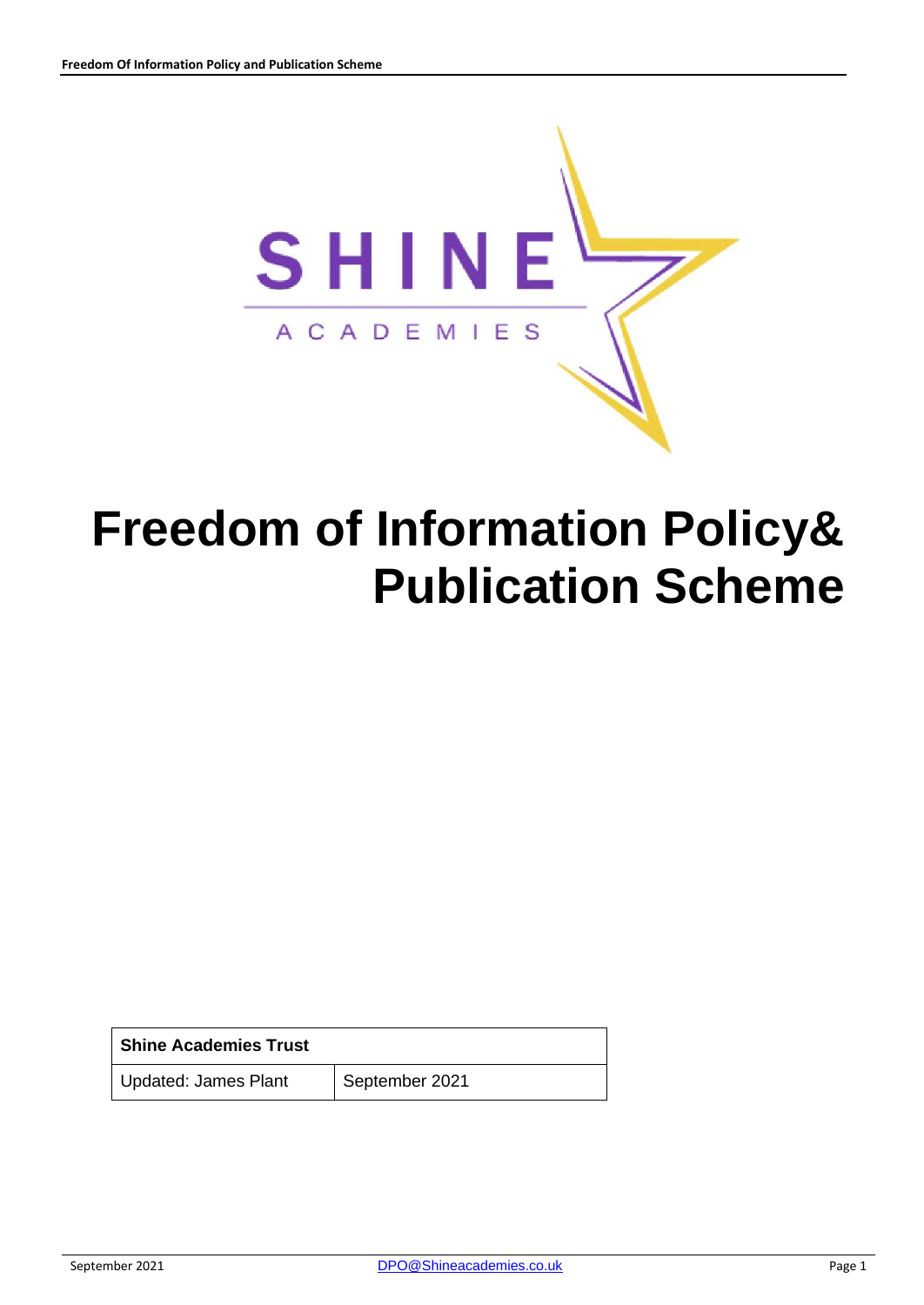# **Freedom Of Information Policy**

Shine Acadmies Trust has an obligation to publish a freedom of information statement, outlining how we will meet our duties under the Freedom of Information Act 2000 and associated regulations. The development and effective implementation of this policy fulfils that requirement. More specifically, this policy outlines:

- How the Trust will respond to requests from individuals for access to information held about them.
- Our procedures for the release and publication of private data and public records.
- Our procedures for providing applicants with advice and assistance throughout the duration of their requests.

It also clarifies our position regarding the appropriate limit to the costs incurred by the Trust in obtaining any requested information, and on charging fees for its provision.

## **1. Legal framework**

This policy has due regard to the following legislation:

- The Data Protection Act 2018
- The General Data Protection Regulation (UKGDPR)
- The Freedom of Information Act 2000
- The Freedom of Information and Data Protection (Appropriate Limit and Fees) Regulations 2004

This policy also has due regard to guidance, including, but not limited to, the following:

- ICO 'Model publication scheme' 2020
- ICO 'Duty to provide advice and assistance (section 16)' 2020

This policy will be viewed in conjunction with the following other Trust policies:

**Trust Data Protection Policy** 

## **2. Classes of information**

Information that is available under this scheme includes:

- Who we are and what we do
- What we spend and how we spend it
- What are our priorities are and how we are doing
- How we make decisions
- Our policies and procedures
- Lists and registers
- The services we offer

Information is readily available on the Shine Academies Trust and school websites. If for any reason information detailed in our publication scheme is not available, you may contact us using the details in Section 10 of this policy.

Information which will not be made available under this scheme includes:

- Information the disclosure of which is prevented by law, or exempt under the Freedom of Information Act, or is otherwise properly considered to be protected from disclosure.
- Information in draft form.
- Information that is no longer readily available as it is contained in files that have been placed in archive storage, or is difficult to access for similar reasons.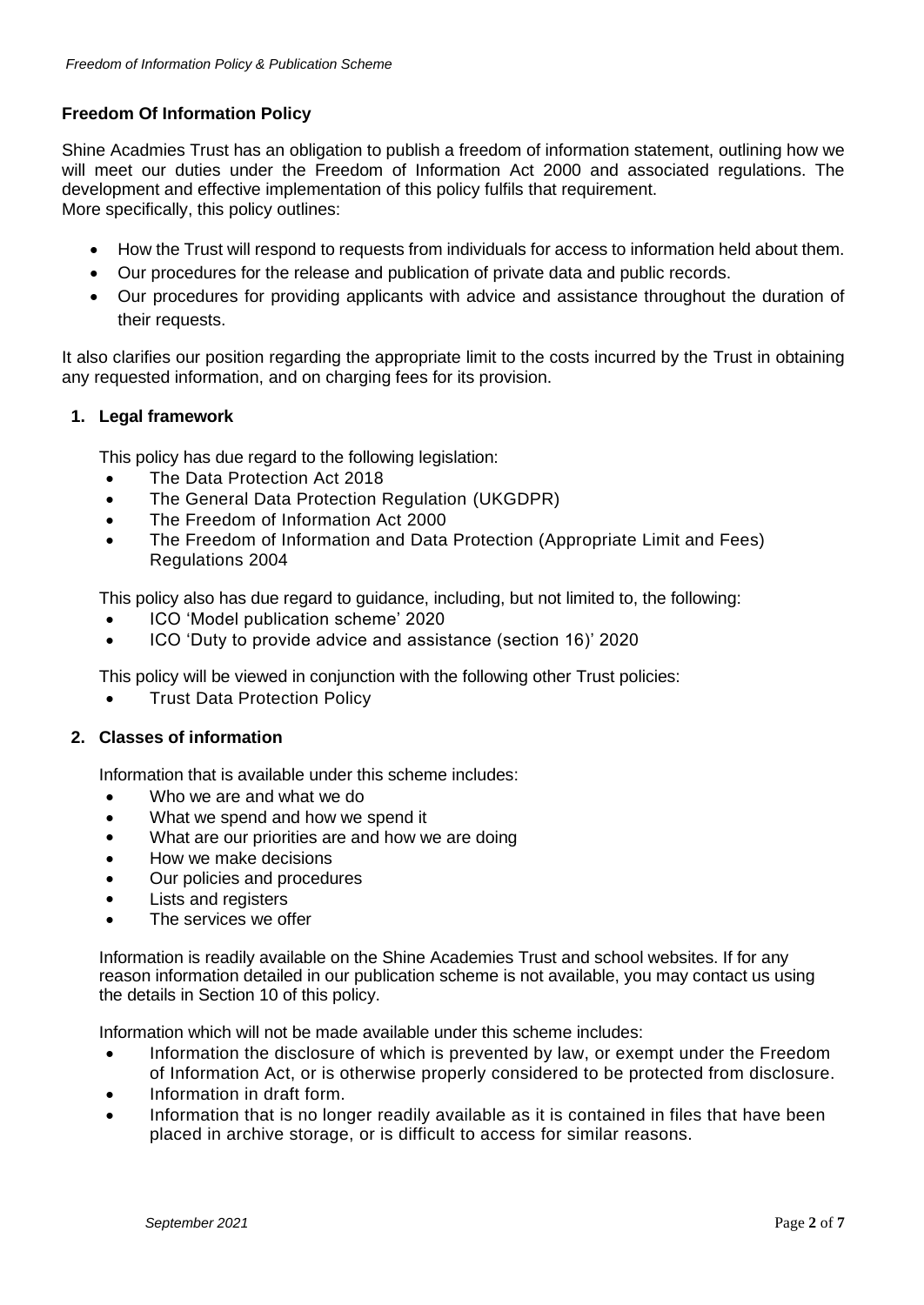# **3. Accepting requests for information**

The Trust will only accept a request for information which meets all of the following criteria:

- It is in writing.
- It states the name of the applicant and an address for correspondence.
- It describes the information requested.

A request will be treated as made in writing if it meets all of the following requirements:

- It is transmitted by electronic means.
- It is received in legible form.
- It is capable of being used for subsequent reference.

The Trust will publish details of its procedures for dealing with requests for information on the website, which includes:

- A contact address and email address.
- A telephone number.
- A named individual to assist applicants with their requests.

## 4. **General right of access to information held by the Trust**

Provided that the request complies with section 3 of this policy, the Trust or relevant school will, no later than 20 working days from receipt of the request, comply with its duty to:

- Confirm or deny to any person making a request for information to the Trust, whether it holds information of the description specified in the request.
- Provide the documentation, if the Trust confirms that it holds the requested information.

The Trust will not comply with section 3 of this policy where:

- The school reasonably requires further information to meet a freedom of information request, has informed the applicant of this requirement, but was not subsequently supplied with that further information.
- The information is no longer readily available as it is contained in files that have been placed in archive storage or is difficult to access for similar reasons.
- A request for information is exempt under section 2 of the Freedom of Information Act 2000.
- The cost of providing the information exceeds the appropriate limit.
- The request is vexatious.
- The request is a repeated request from the same person made within 60 consecutive working days of the initial one.
- A fee notice was not honored.

#### **5. Exemptions**

Where information is, or is thought to be, exempt as defined in Part II of the FOI Act, the Trust will, within 20 working days, give notice to the applicant which:

- States that an exemption applies.
- Specifies the exemption in question.

#### **6. Format**

The information provided to the applicant will be in the format that they have requested, where possible.

Where it is not possible to provide the information in the requested format, the Trust will assist the applicant by discussing alternative formats in which it can be provided.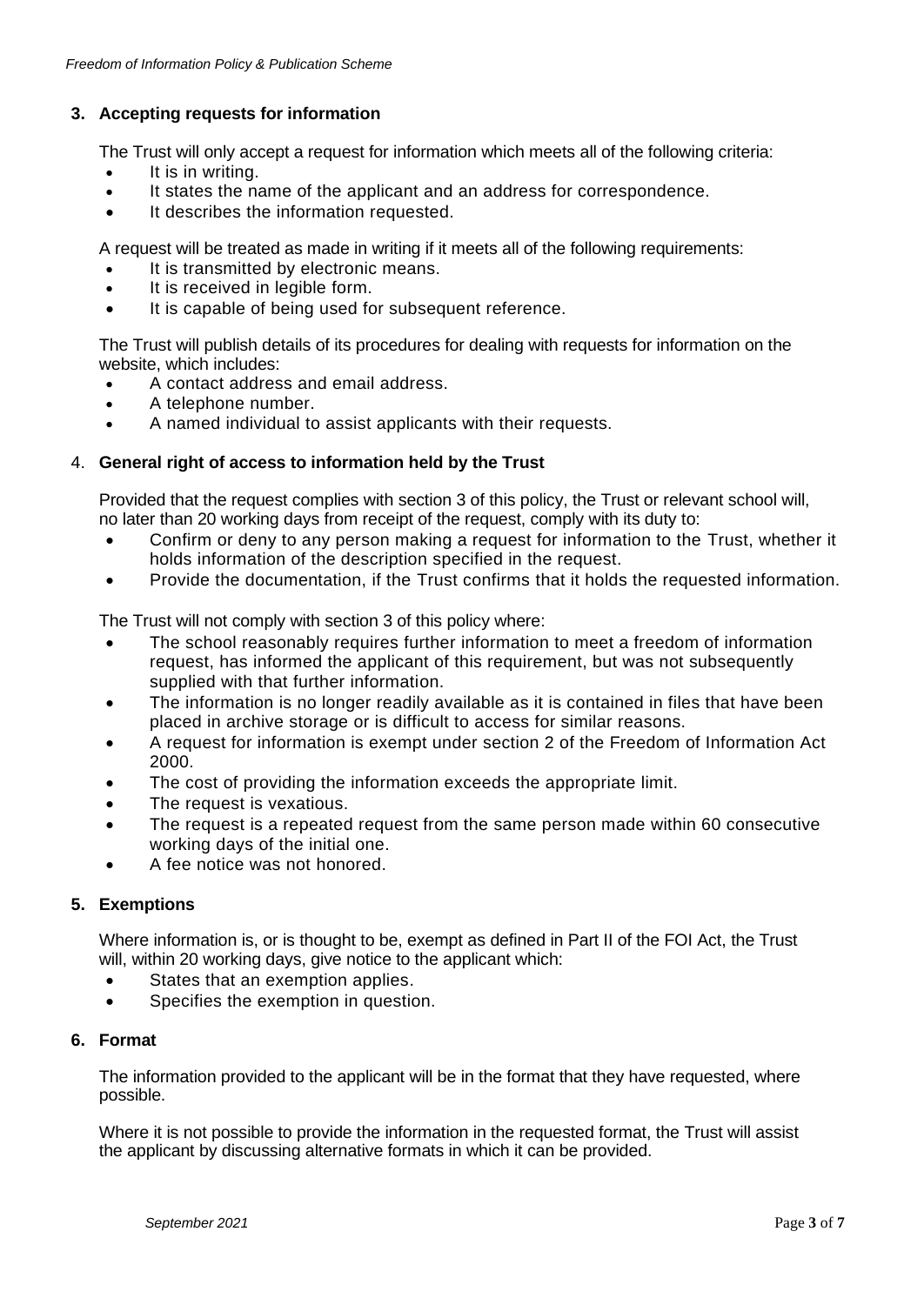The information provided will also be in the language in which it is held, or another language that is legally required. If the school is required to translate any information, it will do so.

If, under relevant disability and discrimination regulations, the Trust is legally obliged to provide the information in other forms and formats, it will do so.

### **7. The appropriate limit**

The Trust will not comply with any freedom of information request that exceeds the statutorily imposed appropriate limit of £450.

When determining whether the cost of complying with a freedom of information request is within the appropriate limit, the Trust will take account only of the costs we reasonably expect to incur in relation to:

- Determining whether it holds the information.
- Locating the information, or a document which may contain the information.
- Retrieving the information, or a document which may contain the information.
- Extracting the information from a document containing it.
- Costs related to the time spent by any person undertaking any of the activities outlined in section 4 of this policy on behalf of the Trust, are to be estimated at a rate of £25 per person per hour.

Where multiple requests for information are made to the Trust within 60 consecutive working days of each other, either by a single person or by different persons who appear to be acting in concert, the estimated cost of complying with any of the requests is to be taken to be the total costs to the Trust of complying with all of them.

#### **8. How to request information**

Freedom Of Information requests must be made in writing, this includes email.

Postal addresses and email contact details are published on all of our school websites under the "Contact Us" section.

When submitting a request, please ensure that the envelope, or subject line of an email is clearly marked "FREEDOM OF INFORMATION REQUEST.

Documents can be translated under disability legislation into accessible formats where possible.

#### **9. Charges**

Some documents published in accordance with this scheme are free to view on the relevant school website. Single paper copies are also available on request, but a charge may be applied where requests require multiple copies of documents or, where information is available in an electronic form.

The Trust may, within 20 working days, give an applicant who has requested information from the school, a written notice stating that a fee is to be charged for the school's compliance.

Charges may be made for disbursements, such as the following:

- Photocopying.
- Postage and packaging.
- Costs directly incurred as a result of viewing information.

Fees charged will not exceed the total cost to the Trust of: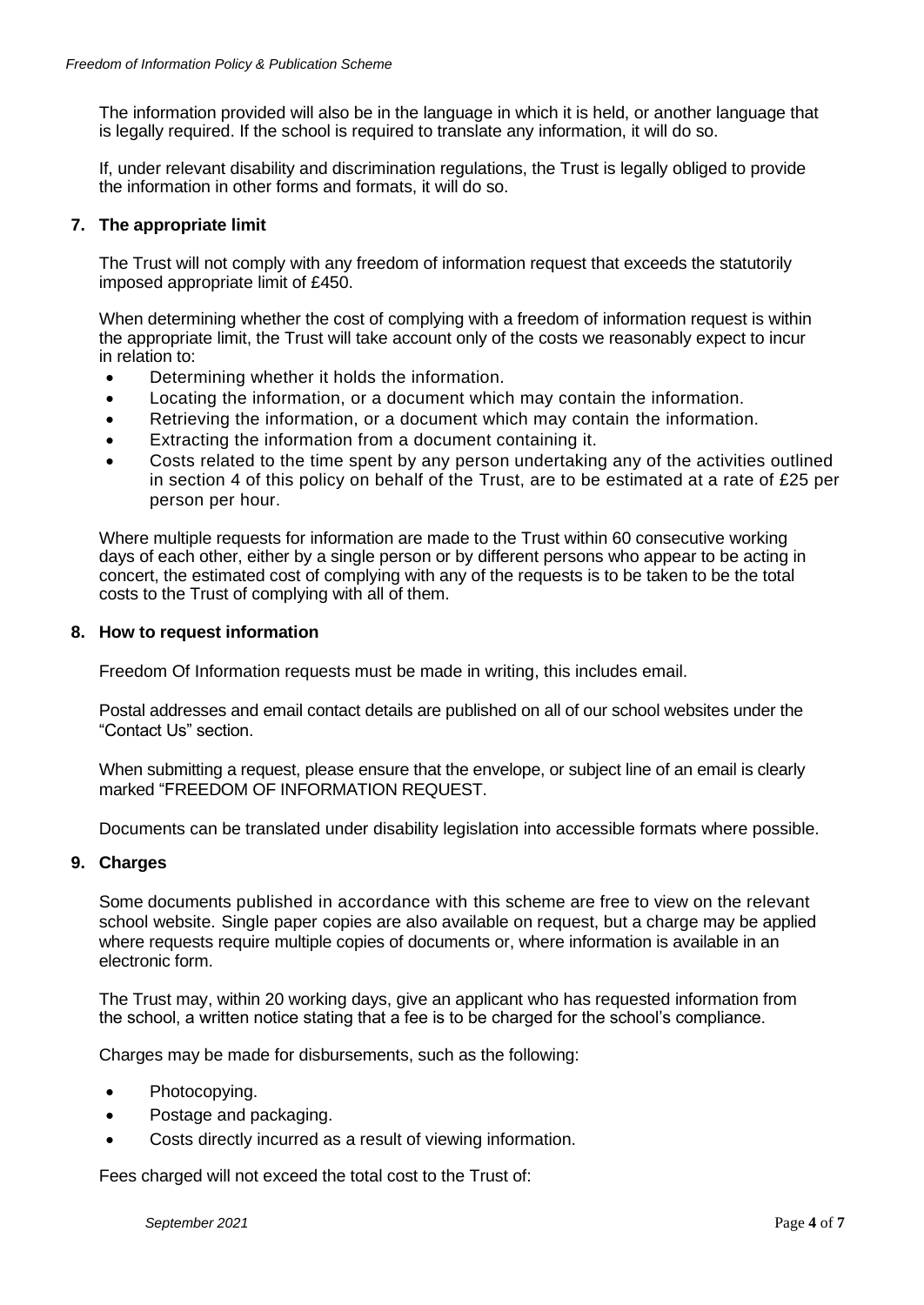- Informing the person making the request whether we hold the information.
- Communicating the information to the person making the request.

Where a fee is to be charged, the Trust will not comply with section 3 of this policy unless the requested fee is paid within a period of three months, beginning with the day on which the fees notice is given to the applicant.

When calculating the 20th working day in which to respond to a freedom of information request, the period beginning the day on which the fee notice is given to the applicant and ending with the day on which the fee is received, will be disregarded.

#### **10. Feedback**

We welcome any comments or suggestions you may have regarding this scheme. Please contact us :

Via email: [DPO@shineacademies.co.uk](mailto:DPO@shineacademies.co.uk)

or by writing to Shine Academies, Northwood Park Primary School, Collingwood Road, Bushbury, Wolverhampton, WV10 8DS.

Please address letters: **For the attention of the Data Protection Officer**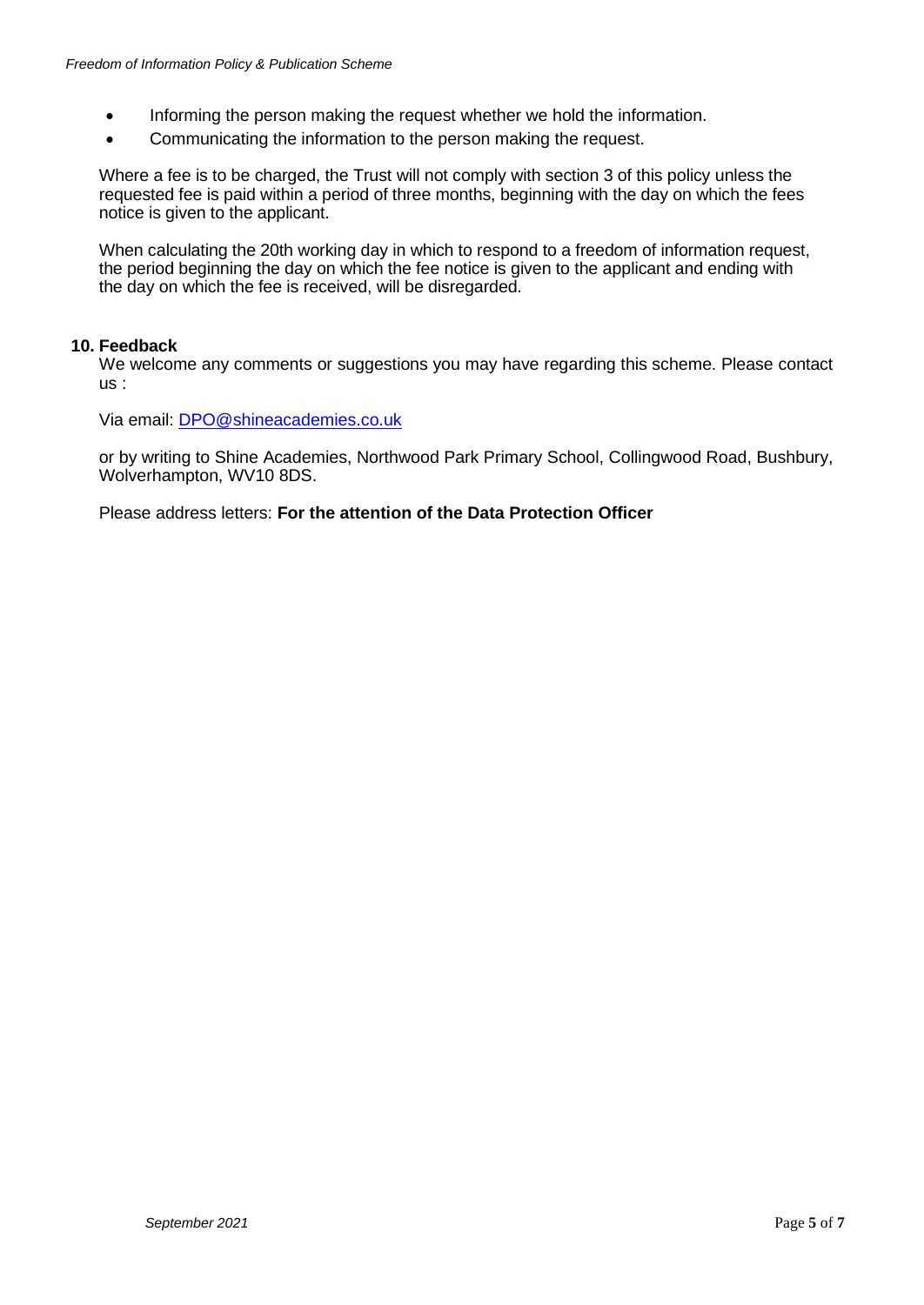# **11. Publication Scheme**

| <b>Information published</b>                                                                                                                               | <b>How the</b><br>information can  |
|------------------------------------------------------------------------------------------------------------------------------------------------------------|------------------------------------|
|                                                                                                                                                            | be obtained                        |
| School session times and term dates                                                                                                                        | Website/ Electronic<br>or Hardcopy |
| Details of school session times and dates of school terms and holidays.<br>*These may vary due to current covid 19 pandemic*                               |                                    |
| <b>Location and contact information</b>                                                                                                                    | Website/ Electronic or             |
| The address, telephone number, email address and website for the school<br>together with the names of key personnel.                                       | Hardcopy                           |
| School prospectus and curriculum                                                                                                                           | Website/ Electronic or<br>Hardcopy |
| The contents of the school prospectus<br>An outline of the school curriculum                                                                               |                                    |
| <b>Article of Association</b>                                                                                                                              | Website/ Electronic or             |
| The Article of Association sets out the charitable purpose of the trust and its<br>governance structure                                                    | Hardcopy                           |
| What we spend and how we spend it                                                                                                                          |                                    |
| Financial information about projected and actual income and expenditure,<br>procurement, contracts and financial audit.                                    |                                    |
| <b>Financial statements</b>                                                                                                                                |                                    |
| Capital funding (obtained via DFE)<br>Financial audit reports                                                                                              | Website/ Electronic or<br>Hardcopy |
| <b>Procurement and contracts</b>                                                                                                                           |                                    |
| Details of procedures used for the acquisition of goods and services.<br>Summary details of contracts that have gone through a formal tendering<br>process | Website/ Electronic or<br>Hardcopy |
| Pay policy                                                                                                                                                 |                                    |
| The statement of the school's policy and procedures regarding teachers'<br>pay.                                                                            | Website/ Electronic or<br>Hardcopy |
| <b>Staff expenses</b>                                                                                                                                      |                                    |
| Details of the allowances and expenses that can be incurred or claimed.                                                                                    | available upon<br>request          |
| Staff pay and grading structures (national pay scales applied)<br>Governors' allowances                                                                    |                                    |
| Details of expenses that can be incurred or claimed, and a record of total<br>payments made to individual governors/trustees.                              |                                    |
| What our priorities are and how we are doing                                                                                                               |                                    |